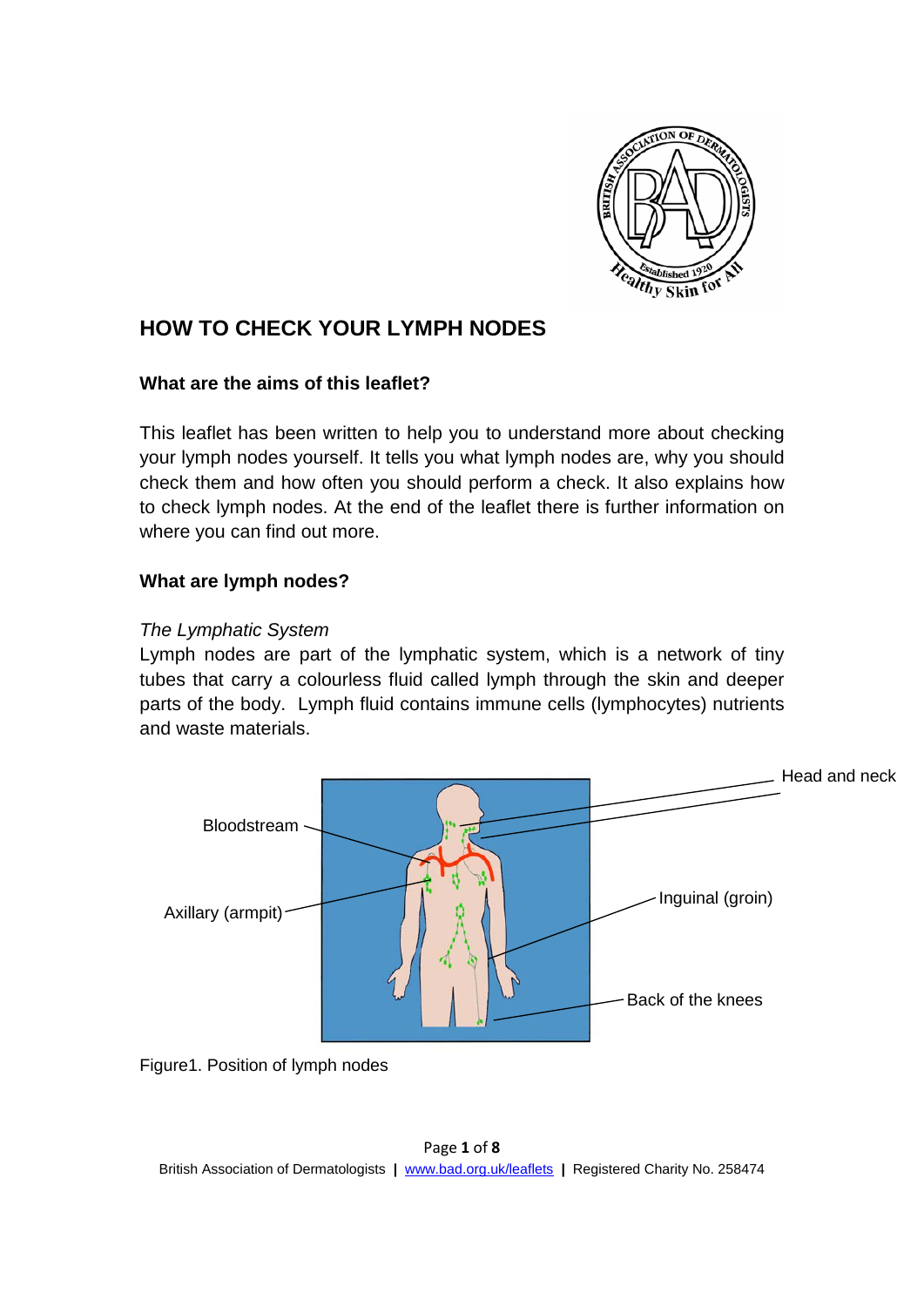### *Lymphatic Vessels*

It bathes the cells of the skin and internal organs and drains into lymphatic vessels then larger ducts in the neck before joining the blood stream near the heart (see Figure 1).

### *Lymph Nodes*

Lymph nodes ('glands') are small oval nodules and contain millions of infections fighting lymphocyte cells. They are found at intervals along the lymphatic vessels like 'beads on a string' (see Diagram 1). The lymph nodes filter out harmful organisms and abnormal cells before the lymph reaches the blood stream. Lymph nodes can only be felt in certain areas:

- head and neck
- arms
- axilla (armpit)
- inguinal area (groin)
- back of knees

Lymph node are usually too small to feel except in slim people when they can be felt as smooth pea-sized lumps in the groin. Another common exception is when people get a sore throat or an ear infection, which can make the neck lymph nodes enlarged, painful and tender.

Lymph nodes can also become enlarged if cancer cells lodge in them. In this case, they are usually painless.

# **Why should you be checking your lymph nodes?**

You may have been diagnosed with a skin cancer that can sometimes spread into the lymphatic system, for example [melanoma](http://www.bad.org.uk/for-the-public/patient-information-leaflets/melanoma-stage-1) or [squamous cell](http://www.bad.org.uk/for-the-public/patient-information-leaflets/squamous-cell-carcinoma)  [carcinoma.](http://www.bad.org.uk/for-the-public/patient-information-leaflets/squamous-cell-carcinoma)

A doctor will usually examine the lymph nodes around the location of your skin cancer at check up visits. e.g. if the skin cancer was on your leg then the lymph nodes behind your knee and in your groin, will be felt, or, if the skin cancer was on your face then the nodes around your ears and neck would be examined. The aim is to detect any enlargement of the lymph nodes at an early stage.

Some people are advised to check their lymph nodes between clinic appointments. If you are worried about enlarged lymph nodes, tell your doctor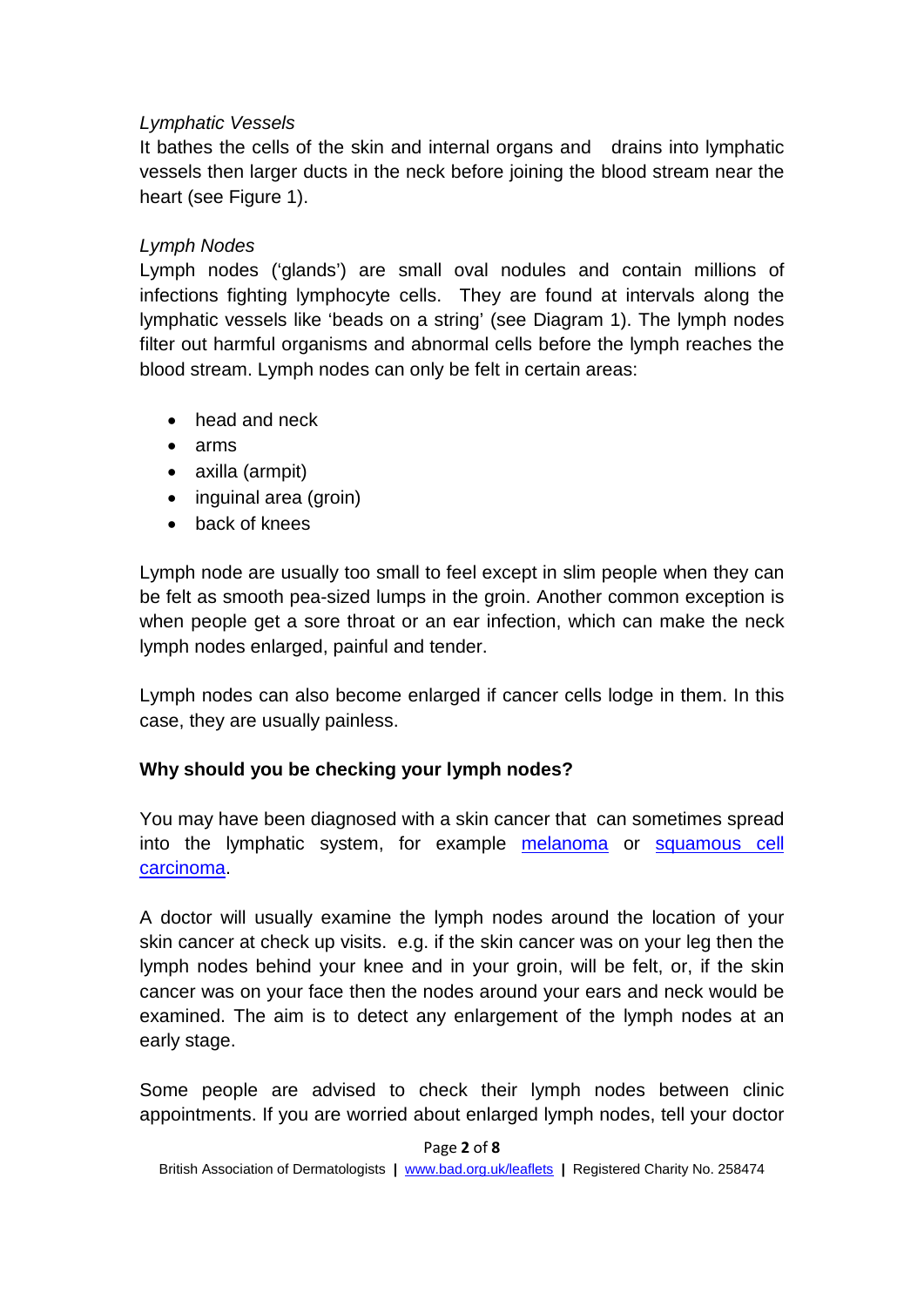or nurse specialist straight away, rather than waiting until your next clinic appointment.

If you are unsure about anything in this leaflet please talk to your doctor or clinical nurse specialist, who *can* show you how and which lymph nodes to check.

# **How often should I check my lymph nodes?**

Doctors usually advise check your lymph nodes *once a month.* This can be done at the same time as you check your skin for new or changing moles, lumps and bumps.

*Do not be alarmed if you feel a lymph node (especially if it is tender) as it may be due to an infection, but if it has not gone in a week, contact your doctor or clinical nurse specialist.*

# **How do I check lymph nodes in the head and neck?**

- With your fingertips and a gentle circular motion feel the lymph nodes illustrated
- Start with the nodes in front of the ear (no. 1 in Figure 2) then follow in order finishing just above the collar bone (no. 10 in Figure 2)
- Always check your nodes in this order
- Check both sides for comparison. If you have an enlarged lymph node it may feel firm and the size of a pea or grape.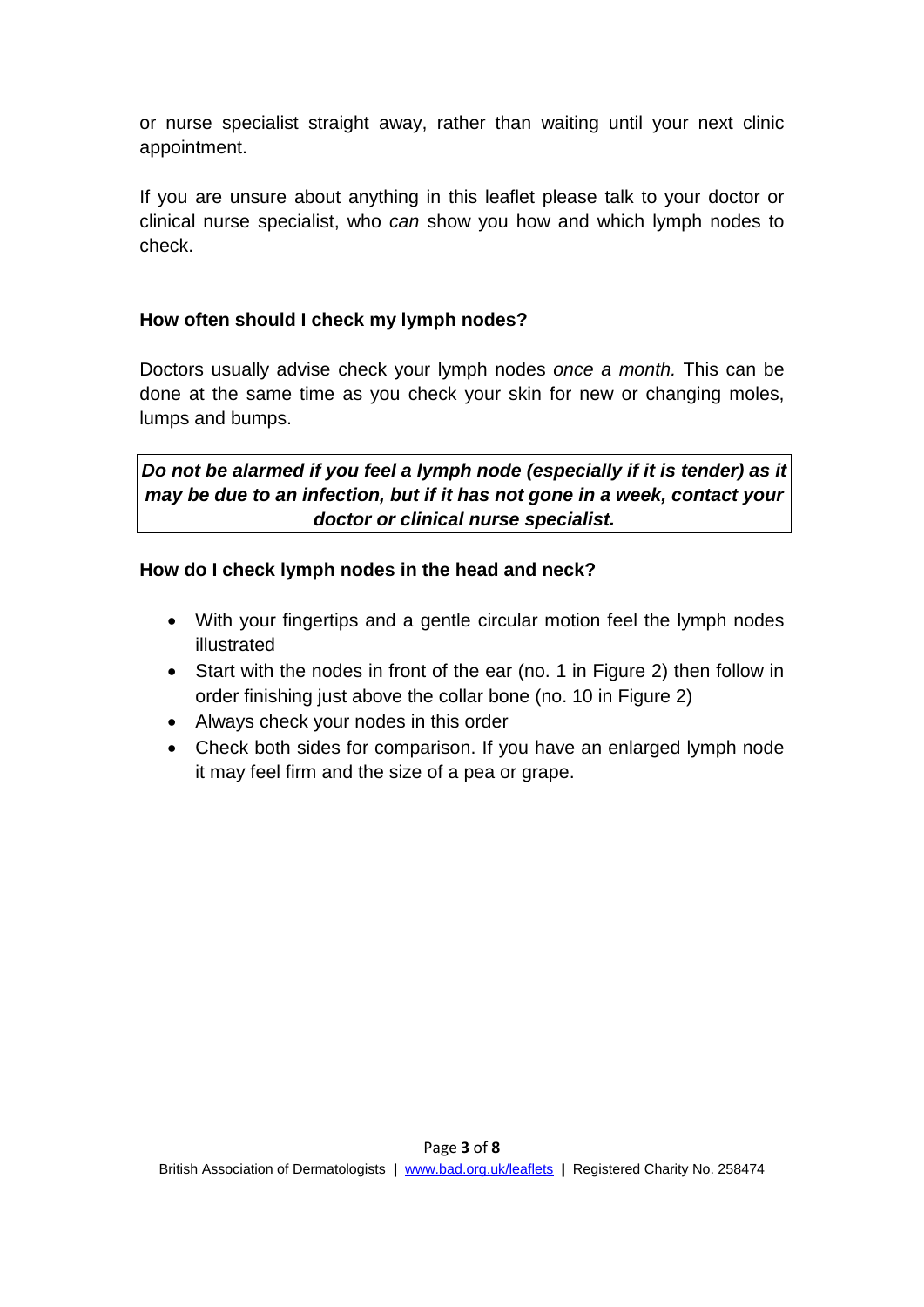

Figure 2. Location of lymph nodes (green) around the jaw and neck.

Examine in the order shown, starting at no. 1.



Figure 3. How to Check lymph nodes in front of the ear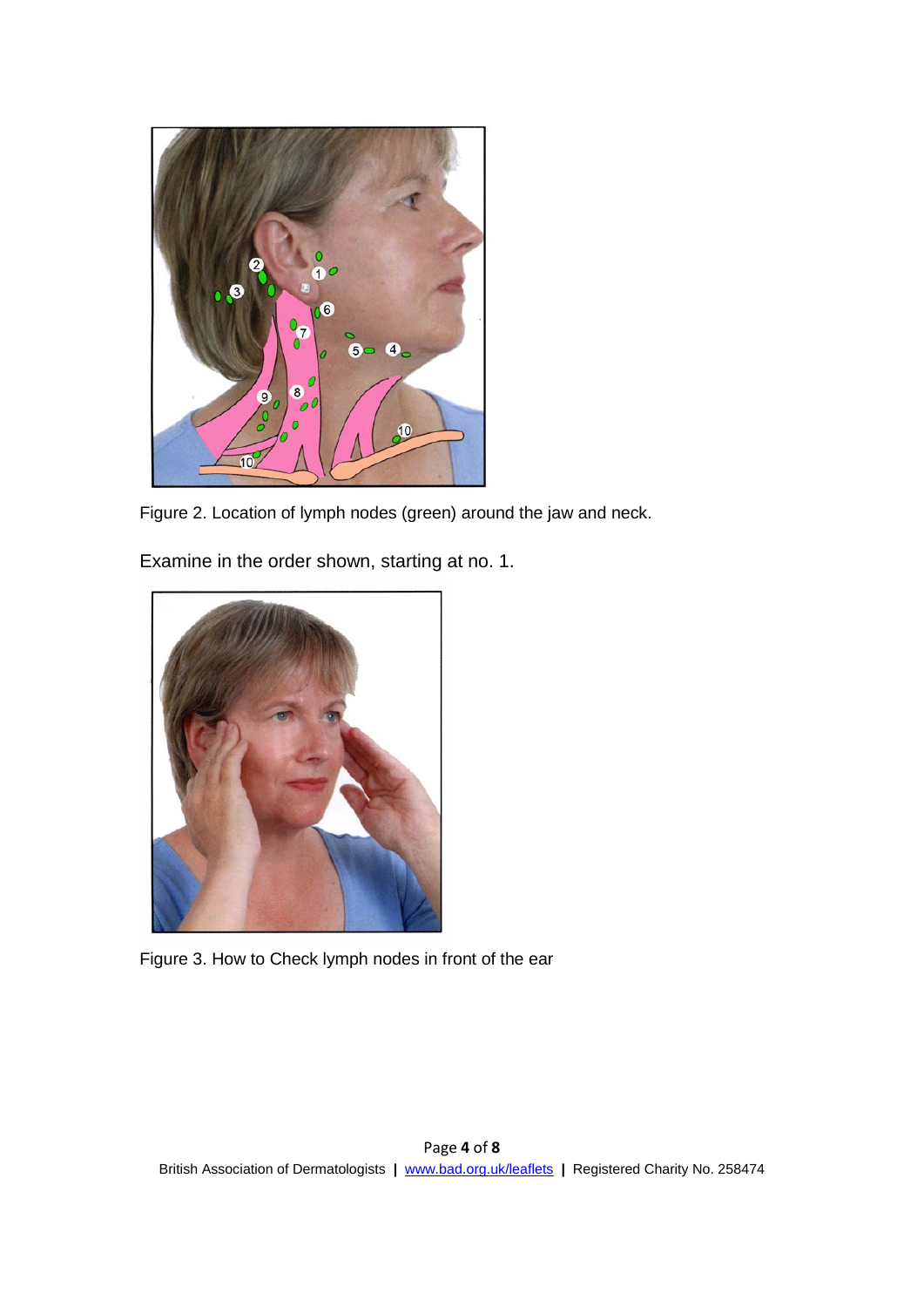

Figure 4. How to check lymph nodes in the neck

To feel for nodes in the neck (no. 8 in Figure 2):

- Tilt your head towards the side you are examining, this helps to relax the muscle
- Now press your fingers under the muscle





To check lymph nodes above the collar bone:

- Hunch your shoulders and bring your elbows forward to relax the skin
- Now feel the area illustrated in Figure 5

Page **5** of **8**

British Association of Dermatologists **|** [www.bad.org.uk/leaflets](http://www.bad.org.uk/leaflets) **|** Registered Charity No. 258474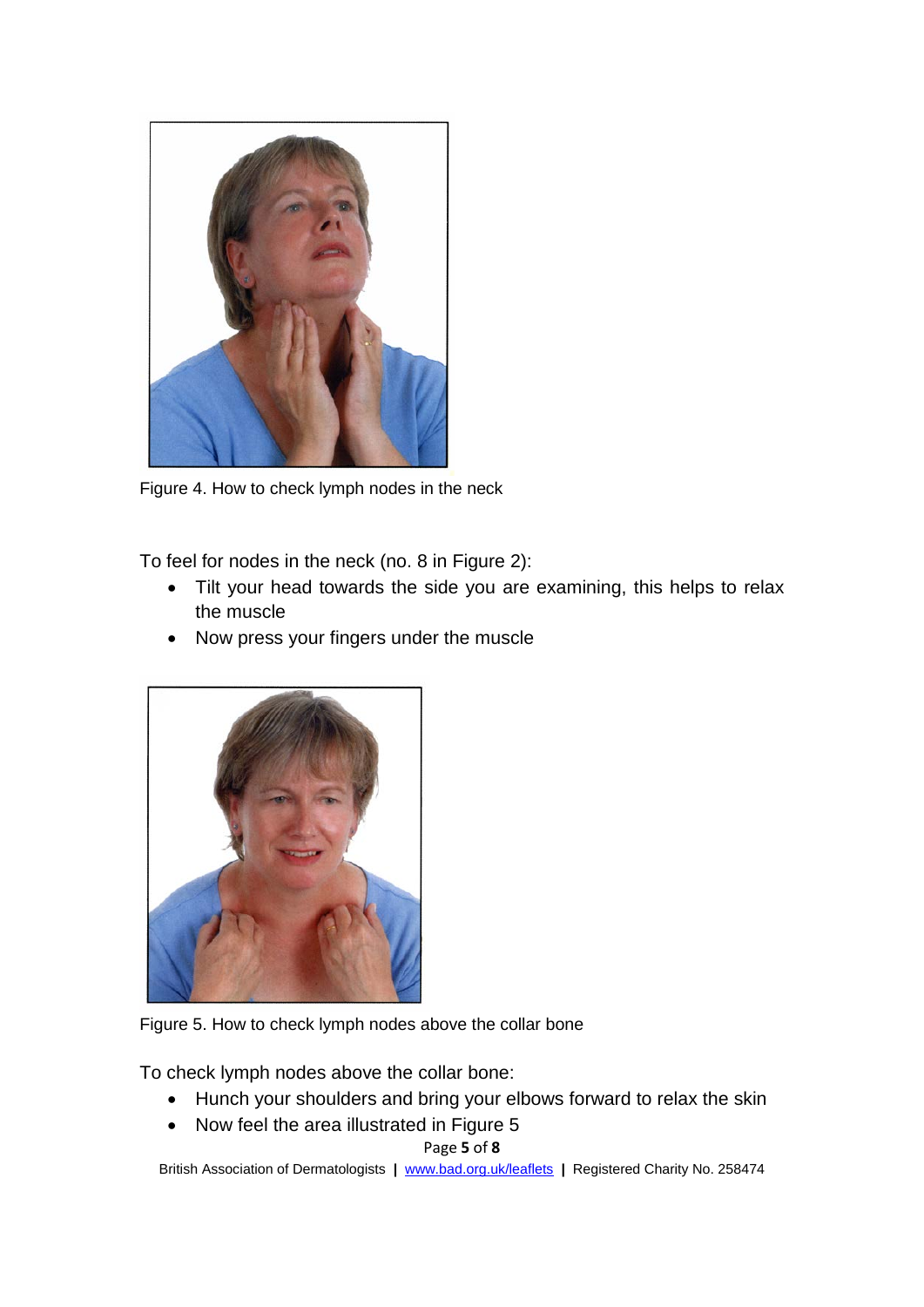# **How do I check lymph nodes in the armpit?**





Figure 6. How to check lymph nodes in the armpit; location of lymph nodes in the armpit

Remove top clothing down to the waist to get easy access to the armpits:

- Sit in a comfortable position
- Check each armpit in turn

To check the left side lift your arm slightly then place the fingers of your right hand high into the armpit and then lower your arm.

• Feel in the central area of the armpit

Now move your fingers firmly against the chest wall as follows:

- Along the front border of the armpit
- Along the back border of the armpit
- Feel along the inner border of the arm

Now check the other armpit in the same way.

# **How do I check lymph nodes in the groin?**

There are two areas to feel in the groin (see figure 7) :

- Horizontally along the groin crease
- Vertically along the upper thigh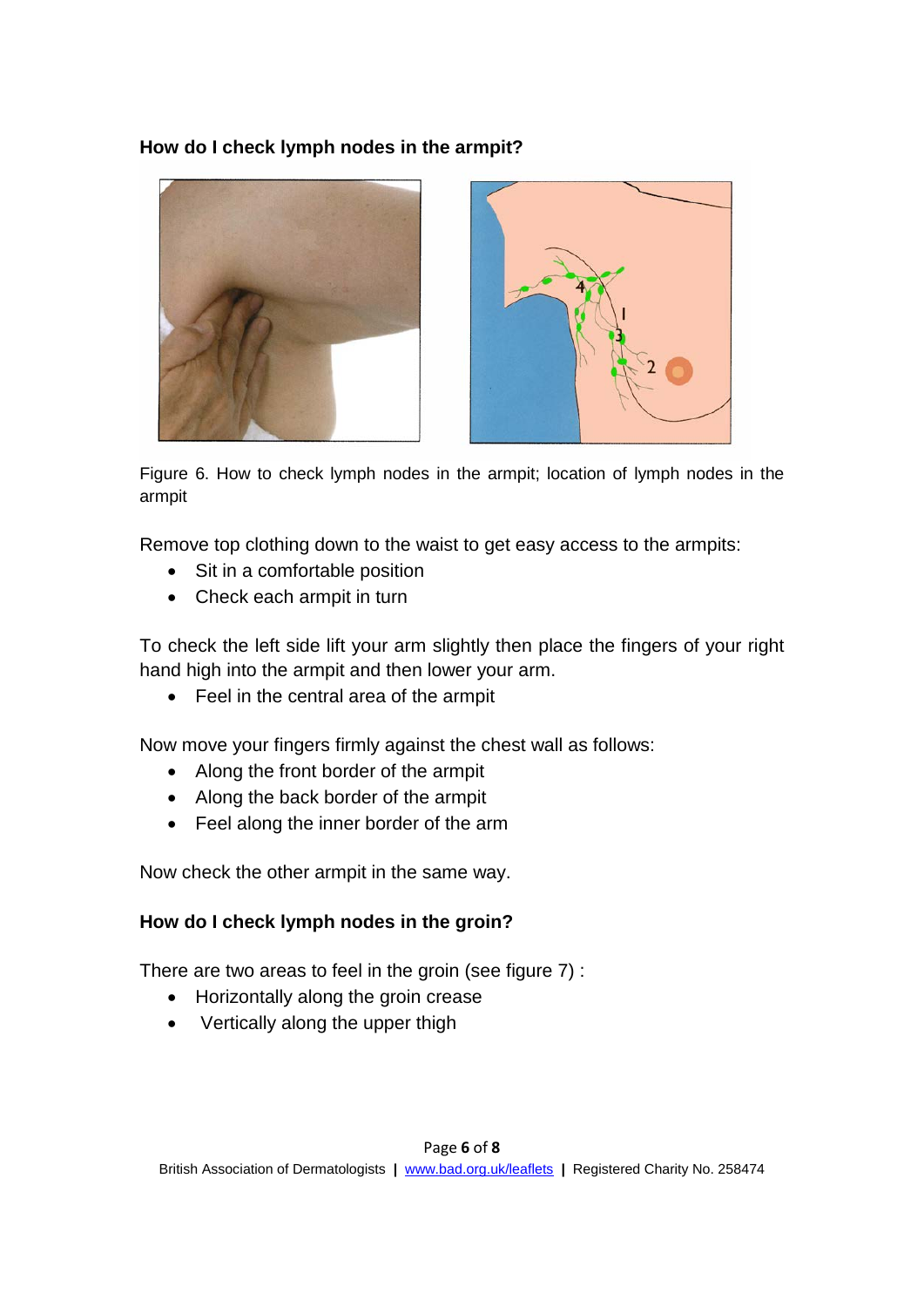# Check both sides.



Figure 7. Checking your lymph nodes in the groin